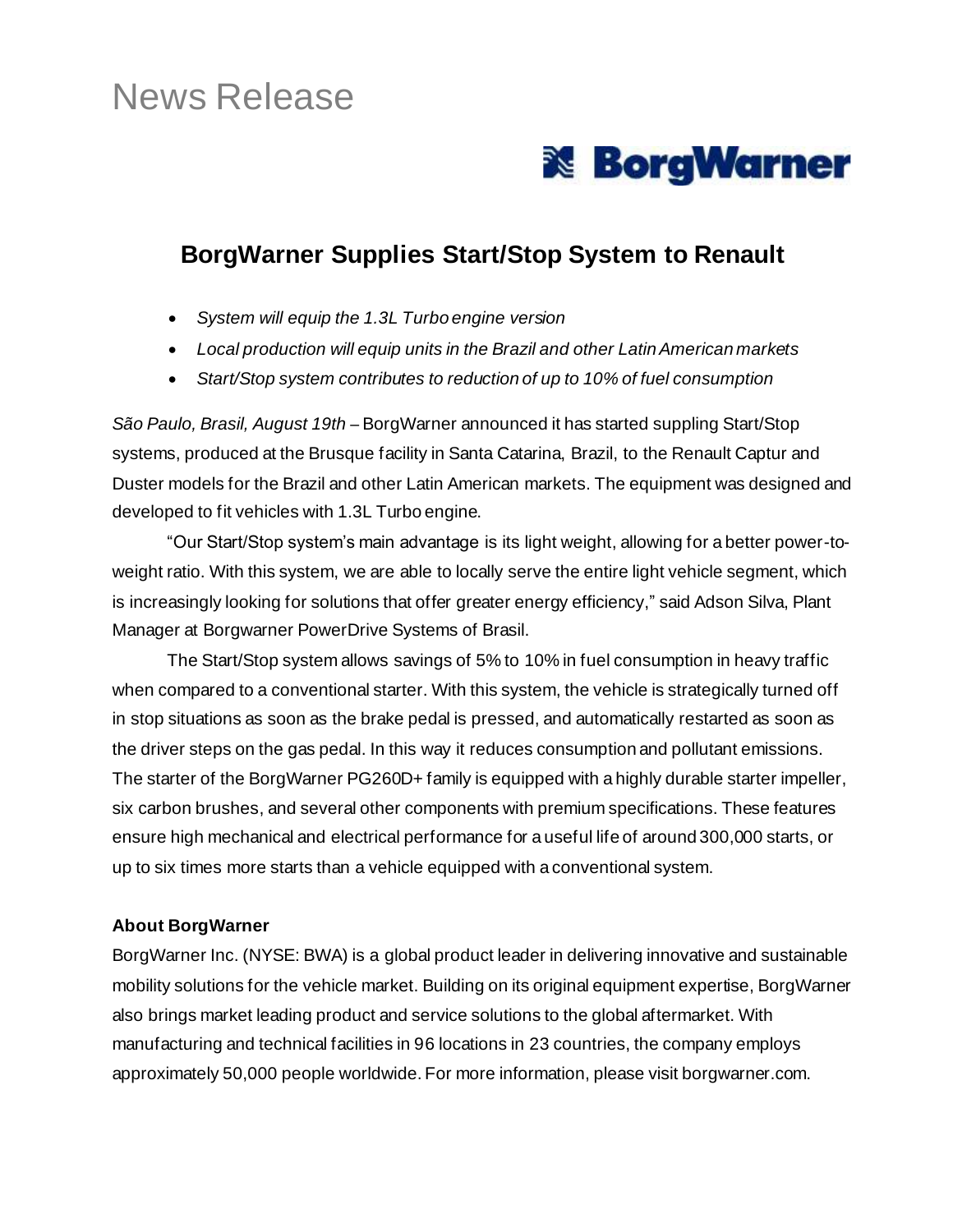

## The Start/Stop system allows for reduced consumption and less emissions, in addition to being designed to withstand six times more starts.

**Forward-Looking Statements**: This press release may contain forward-looking statements as contemplated by the 1995 Private Securities Litigation Reform Act that are based on management's current outlook, expectations, estimates and projections. Words such as "anticipates," "believes," "continues," "could," "designed," "effect," "estimates," "evaluates," "expects," "forecasts," "goal," "guidance," "initiative," "intends," "may," "outlook," "plans," "potential," "predicts," "project," "pursue," "seek," "should," "target," "when," "will," "would," and variations of such words and similar expressions are intended to identify such forward-looking statements. Further, all statements, other than statements of historical fact contained or incorporated by reference in this press release that we expect or anticipate will or may occur in the future regarding our financial position, business strategy and measures to implement that strategy, including changes to operations, competitive strengths, goals, expansion and growth of our business and operations, plans, references to future success and other such matters, are forward -looking statements. Accounting estimates, such as those described under the heading "Critical Accounting Policies and Estimates" in Item 7 of our Annual Report on Form 10-K for the year ended December 31, 2020 ("Form 10-K"), are inherently forward-looking. All forward-looking statements are based on assumptions and analyses made by us in light of our experience and our perception of historical trends, current conditions and expected future developments, as well as other factors we believe are appropriate under the circumstances. Forward-looking statements are not guarantees of performance, and the Company's actual results may differ materially from those expressed, projected or implied in or by the forward -looking statements.

You should not place undue reliance on these forward -looking statements, which speak only as of the date of this press release. Forward-looking statements are subject to risks and uncertainties, many of which are difficult to predict and generally beyond our control, that could cause actual results to differ materially from those expressed, projected or implied in or by the forward-looking statements. These risks and uncertainties, among others, include: the difficulty in forecasting demand for electric vehicles and our EV revenue growth to 2030; the ability to identify targets and consummate acquisitions on acceptable terms; failure to realize the expected benefits of acquisitions; the ability to